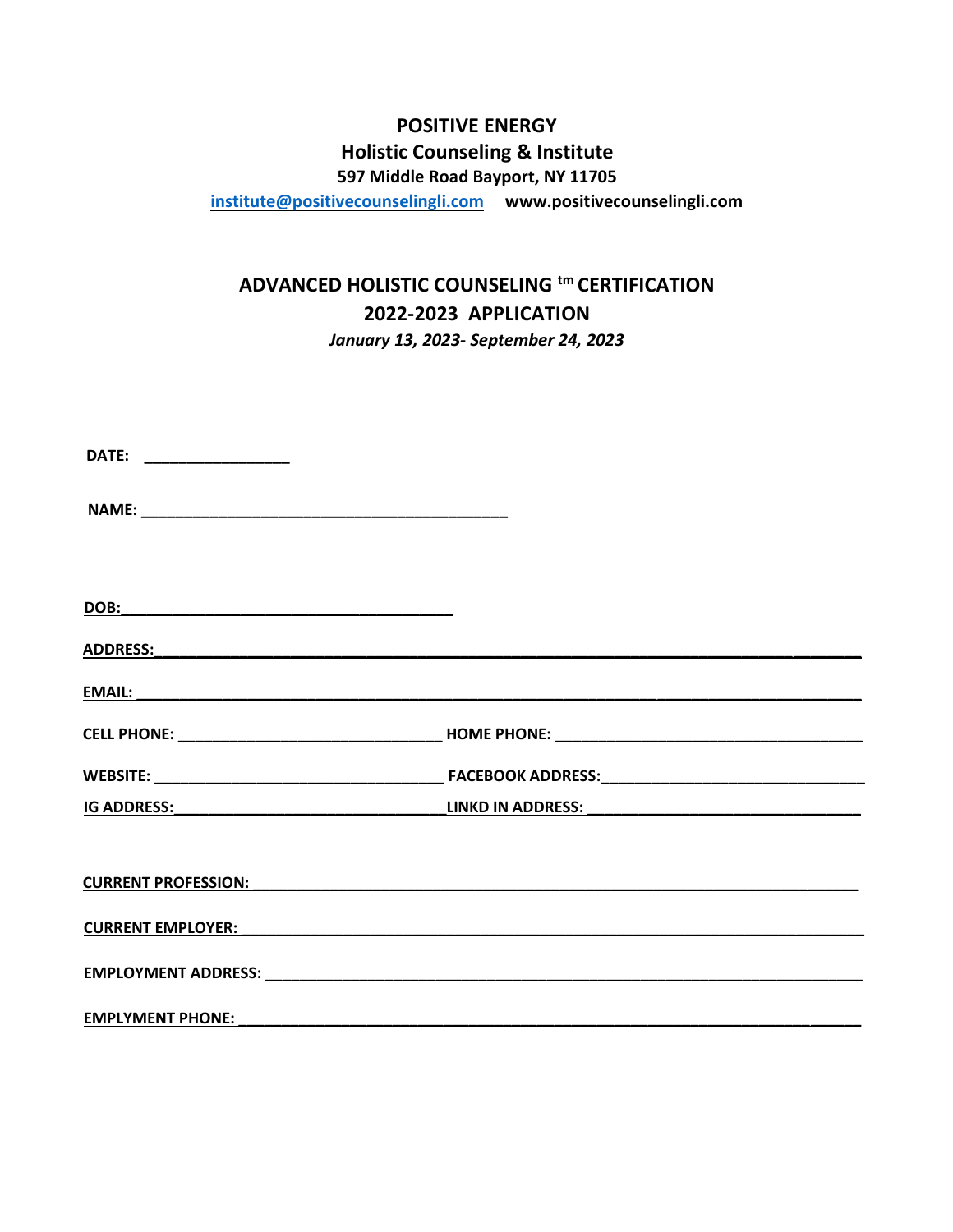# **TELL US ABOUT YOURSELF**

| I am still earning my Masters in a Mental Health-Related Field (MSW, MHC, MFT, etc)                            |  |  |
|----------------------------------------------------------------------------------------------------------------|--|--|
| I have not earned my License at a Masters level yet (LMSW, LMHC Limited Permit, LMFT)                          |  |  |
| I am in a Graduate program in a Mental Health-Related Field and am seeking an internship                       |  |  |
| I have earned my Masters & LMSW/Limited LMHC/LMFT/PsyD/NP/MD/or equivalent but need to earn my                 |  |  |
| "Clinical Hours"                                                                                               |  |  |
| I have earned my LCSW/LMHC/LMFT/PsyD/NP/MD/equivalent but want to build more efficient, effective,             |  |  |
| and transformative Clinical skills                                                                             |  |  |
| I want to learn a system to add the best Holistic Skills to my therapy sessions                                |  |  |
| I want to represent the AHC Holistic "brand" and be a part of a community of specialized therapists who        |  |  |
| maintain high standards, provide & receive Clinical support, and offer modern, cutting-edge results to clients |  |  |
| I want to do more in my Psychotherapy sessions than just listen compassionately. I want to teach my clients    |  |  |
| the skills to transform so that they have them for a lifetime.                                                 |  |  |
| I want to personally transform into my most aligned and powerful self by using the AHC Skills on myself        |  |  |
| ___I already have my own Private Practice                                                                      |  |  |
| I work for someone else's Private Practice                                                                     |  |  |
| I work for an agency or school                                                                                 |  |  |
| I want to own my own Private Practice within ________ years from now                                           |  |  |
| I work Full-time providing Psychotherapy to clients in Private Practice                                        |  |  |
| I work Part-Time providing Psychotherapy to clients in Private Practice                                        |  |  |
| I am able to make a full-time income and feel prosperous in my current Psychotherapy Career                    |  |  |
| If not, why?                                                                                                   |  |  |
| I love to learn and I consider myself to be a "coachable" person who is open, curious, and willing to change   |  |  |
| I want to learn the skills to have a Self-Pay, Six-Figure thriving Holistic Psychotherapy Practice             |  |  |
| At the end of the AHC Certification, I would be interested in taking an additional course to enable me to      |  |  |
| create a "Self-Pay, Six-Figure thriving Holistic Psychotherapy Practice Full of Motivated Clients"             |  |  |
|                                                                                                                |  |  |

# **HOW DID YOU HEAR ABOUT THE** *ADVANCED HOLISTIC COUNSELING* **tm CERTIFICATION PROGRAM?**

\_\_\_\_\_\_\_\_\_\_\_\_\_\_\_\_\_\_\_\_\_\_\_\_\_\_\_\_\_\_\_\_\_\_\_\_\_\_\_\_\_\_\_\_\_\_\_\_\_\_\_\_\_\_\_\_\_\_\_\_\_\_\_\_\_\_\_\_\_\_\_\_\_\_\_\_\_\_\_\_\_\_\_\_\_\_\_\_\_\_\_\_ \_\_\_\_\_\_\_\_\_\_\_\_\_\_\_\_\_\_\_\_\_\_\_\_\_\_\_\_\_\_\_\_\_\_\_\_\_\_\_\_\_\_\_\_\_\_\_\_\_\_\_\_\_\_\_\_\_\_\_\_\_\_\_\_\_\_\_\_\_\_\_\_\_\_\_\_\_\_\_\_\_\_\_\_\_\_\_\_\_\_\_\_

\_\_\_\_\_\_\_\_\_\_\_\_\_\_\_\_\_\_\_\_\_\_\_\_\_\_\_\_\_\_\_\_\_\_\_\_\_\_\_\_\_\_\_\_\_\_\_\_\_\_\_\_\_\_\_\_\_\_\_\_\_\_\_\_\_\_\_\_\_\_\_\_\_\_\_\_\_\_\_\_\_\_\_\_\_\_\_\_\_\_\_\_ \_\_\_\_\_\_\_\_\_\_\_\_\_\_\_\_\_\_\_\_\_\_\_\_\_\_\_\_\_\_\_\_\_\_\_\_\_\_\_\_\_\_\_\_\_\_\_\_\_\_\_\_\_\_\_\_\_\_\_\_\_\_\_\_\_\_\_\_\_\_\_\_\_\_\_\_\_\_\_\_\_\_\_\_\_\_\_\_\_\_\_\_

\_\_\_\_\_\_\_\_\_\_\_\_\_\_\_\_\_\_\_\_\_\_\_\_\_\_\_\_\_\_\_\_\_\_\_\_\_\_\_\_\_\_\_\_\_\_\_\_\_\_\_\_\_\_\_\_\_\_\_\_\_\_\_\_\_\_\_\_\_\_\_\_\_\_\_\_\_\_\_\_\_\_\_\_\_\_\_\_\_\_\_\_ \_\_\_\_\_\_\_\_\_\_\_\_\_\_\_\_\_\_\_\_\_\_\_\_\_\_\_\_\_\_\_\_\_\_\_\_\_\_\_\_\_\_\_\_\_\_\_\_\_\_\_\_\_\_\_\_\_\_\_\_\_\_\_\_\_\_\_\_\_\_\_\_\_\_\_\_\_\_\_\_\_\_\_\_\_\_\_\_\_\_\_\_

# **WHAT ABOUT THE** *AHC* **CERTIFICATION PROGRAM APPEALS TO YOU?**

## **WHAT DO YOU HOPE TO LEARN OR EXPERIENCE BY TAKING THE** *AHC* **CERTIFICATION PROGRAM?**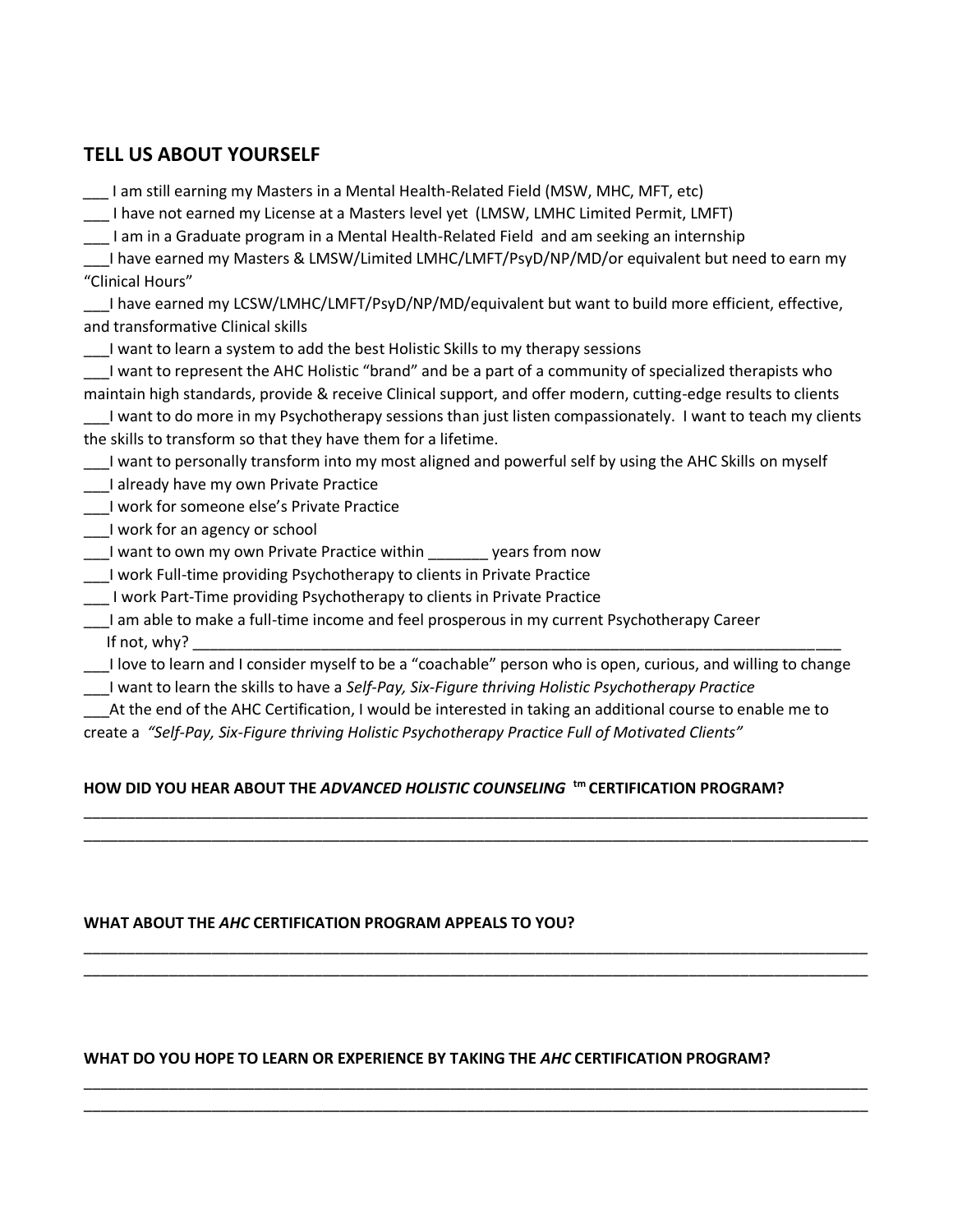## WHAT IS YOUR VISION FOR THE NEXT 2-5 YEARS IN YOUR CAREER?

PERSONAL STATEMENT: Tell us more about you! What would make you a great fit for this program? Share some information about your personal character, qualities, or interests. Whatever you would like us to know, please share it here:

DO YOU DESIRE TO WORK AS A THERAPIST IN OUR PRIVATE PRACTICE AT POSITIVE ENERGY HOLISTIC COUNSELING & INSTITUTE OR ARE YOU ALREADY INVOLVED IN A PRIVATE PRACTICE? (Some therapists may be asked to join our team during or after the AHC Certification Training)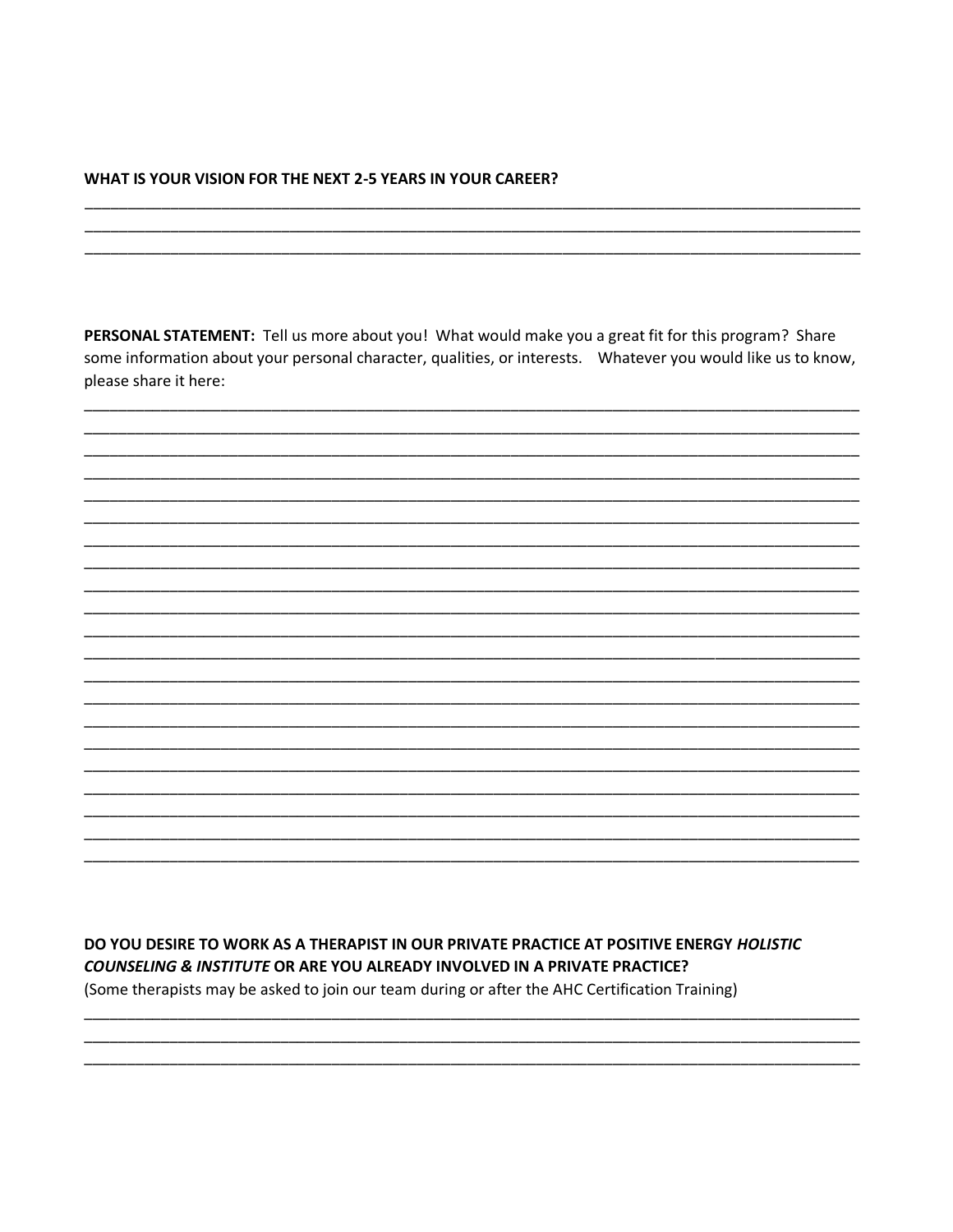# **PROFESSIONAL AND EDUCATIONAL INFORMATION**

(leave blank in cases where the question is Not-Applicable)

**PROFESSIONAL LICENSES**: Type of License, State License Granted In, Year Granted (i.e. LMSW, NY, 2015)

\_\_\_\_\_\_\_\_\_\_\_\_\_\_\_\_\_\_\_\_\_\_\_\_\_\_\_\_\_\_\_\_\_\_\_\_\_\_\_\_\_\_\_\_\_\_\_\_\_\_\_\_\_\_\_\_\_\_\_\_\_\_\_\_\_\_\_\_\_\_\_\_\_\_\_\_\_\_\_\_\_\_\_\_\_\_\_\_\_\_\_\_ \_\_\_\_\_\_\_\_\_\_\_\_\_\_\_\_\_\_\_\_\_\_\_\_\_\_\_\_\_\_\_\_\_\_\_\_\_\_\_\_\_\_\_\_\_\_\_\_\_\_\_\_\_\_\_\_\_\_\_\_\_\_\_\_\_\_\_\_\_\_\_\_\_\_\_\_\_\_\_\_\_\_\_\_\_\_\_\_\_\_\_\_  $\overline{\phantom{a}}$  , and the contribution of the contribution of the contribution of the contribution of the contribution of the contribution of the contribution of the contribution of the contribution of the contribution of the

\_\_\_\_\_\_\_\_\_\_\_\_\_\_\_\_\_\_\_\_\_\_\_\_\_\_\_\_\_\_\_\_\_\_\_\_\_\_\_\_\_\_\_\_\_\_\_\_\_\_\_\_\_\_\_\_\_\_\_\_\_\_\_\_\_\_\_\_\_\_\_\_\_\_\_\_\_\_\_\_\_\_\_\_\_\_\_\_\_\_\_\_ \_\_\_\_\_\_\_\_\_\_\_\_\_\_\_\_\_\_\_\_\_\_\_\_\_\_\_\_\_\_\_\_\_\_\_\_\_\_\_\_\_\_\_\_\_\_\_\_\_\_\_\_\_\_\_\_\_\_\_\_\_\_\_\_\_\_\_\_\_\_\_\_\_\_\_\_\_\_\_\_\_\_\_\_\_\_\_\_\_\_\_\_ \_\_\_\_\_\_\_\_\_\_\_\_\_\_\_\_\_\_\_\_\_\_\_\_\_\_\_\_\_\_\_\_\_\_\_\_\_\_\_\_\_\_\_\_\_\_\_\_\_\_\_\_\_\_\_\_\_\_\_\_\_\_\_\_\_\_\_\_\_\_\_\_\_\_\_\_\_\_\_\_\_\_\_\_\_\_\_\_\_\_\_\_ \_\_\_\_\_\_\_\_\_\_\_\_\_\_\_\_\_\_\_\_\_\_\_\_\_\_\_\_\_\_\_\_\_\_\_\_\_\_\_\_\_\_\_\_\_\_\_\_\_\_\_\_\_\_\_\_\_\_\_\_\_\_\_\_\_\_\_\_\_\_\_\_\_\_\_\_\_\_\_\_\_\_\_\_\_\_\_\_\_\_\_\_

**CERTIFICATIONS**: Type of Certification, Learning Institution, Scope of Training, Year Cert granted (i.e. Reiki II, Reiki Institute, 30 hour training program from 9/15-11/15, Cert granted 2015)

**UNDERGRADUATE EDUCATION** : Name of College; dates attended, date of graduation, degree received:

**POSTGRADUATE EDUCATION** (M.D.; Ph.D. or Psy.D. in clinical psychology; MSW, Ph.D., or D.S.W. in social work) Name of universities; area of study; dates attended; date of graduation, degree received;

\_\_\_\_\_\_\_\_\_\_\_\_\_\_\_\_\_\_\_\_\_\_\_\_\_\_\_\_\_\_\_\_\_\_\_\_\_\_\_\_\_\_\_\_\_\_\_\_\_\_\_\_\_\_\_\_\_\_\_\_\_\_\_\_\_\_\_\_\_\_\_\_\_\_\_\_\_\_\_\_\_\_\_\_\_\_\_\_\_\_\_\_ \_\_\_\_\_\_\_\_\_\_\_\_\_\_\_\_\_\_\_\_\_\_\_\_\_\_\_\_\_\_\_\_\_\_\_\_\_\_\_\_\_\_\_\_\_\_\_\_\_\_\_\_\_\_\_\_\_\_\_\_\_\_\_\_\_\_\_\_\_\_\_\_\_\_\_\_\_\_\_\_\_\_\_\_\_\_\_\_\_\_\_\_

\_\_\_\_\_\_\_\_\_\_\_\_\_\_\_\_\_\_\_\_\_\_\_\_\_\_\_\_\_\_\_\_\_\_\_\_\_\_\_\_\_\_\_\_\_\_\_\_\_\_\_\_\_\_\_\_\_\_\_\_\_\_\_\_\_\_\_\_\_\_\_\_\_\_\_\_\_\_\_\_\_\_\_\_\_\_\_\_\_\_\_\_ \_\_\_\_\_\_\_\_\_\_\_\_\_\_\_\_\_\_\_\_\_\_\_\_\_\_\_\_\_\_\_\_\_\_\_\_\_\_\_\_\_\_\_\_\_\_\_\_\_\_\_\_\_\_\_\_\_\_\_\_\_\_\_\_\_\_\_\_\_\_\_\_\_\_\_\_\_\_\_\_\_\_\_\_\_\_\_\_\_\_\_\_

\_\_\_\_\_\_\_\_\_\_\_\_\_\_\_\_\_\_\_\_\_\_\_\_\_\_\_\_\_\_\_\_\_\_\_\_\_\_\_\_\_\_\_\_\_\_\_\_\_\_\_\_\_\_\_\_\_\_\_\_\_\_\_\_\_\_\_\_\_\_\_\_\_\_\_\_\_\_\_\_\_\_\_\_\_\_\_\_\_\_\_\_

\_\_\_\_\_\_\_\_\_\_\_\_\_\_\_\_\_\_\_\_\_\_\_\_\_\_\_\_\_\_\_\_\_\_\_\_\_\_\_\_\_\_\_\_\_\_\_\_\_\_\_\_\_\_\_\_\_\_\_\_\_\_\_\_\_\_\_\_\_\_\_\_\_\_\_\_\_\_\_\_\_\_\_\_\_\_\_\_\_\_\_\_ \_\_\_\_\_\_\_\_\_\_\_\_\_\_\_\_\_\_\_\_\_\_\_\_\_\_\_\_\_\_\_\_\_\_\_\_\_\_\_\_\_\_\_\_\_\_\_\_\_\_\_\_\_\_\_\_\_\_\_\_\_\_\_\_\_\_\_\_\_\_\_\_\_\_\_\_\_\_\_\_\_\_\_\_\_\_\_\_\_\_\_\_

**INTERNSHIPS, EXTERNSHIPS, RESIDENCIES, PLACEMENTS, FELLOWSHIPS, AND OTHER POSTGRADUATE TRAINING** Names of institutions; dates attended; brief descriptions of duties and activities; full names of supervisors;

**RESEARCH EXPERIENCE**: Graduate and Post Graduate Research. Brief description of research; names of institutions; dates of employment; full names of directors and supervisors:

\_\_\_\_\_\_\_\_\_\_\_\_\_\_\_\_\_\_\_\_\_\_\_\_\_\_\_\_\_\_\_\_\_\_\_\_\_\_\_\_\_\_\_\_\_\_\_\_\_\_\_\_\_\_\_\_\_\_\_\_\_\_\_\_\_\_\_\_\_\_\_\_\_\_\_\_\_\_

\_\_\_\_\_\_\_\_\_\_\_\_\_\_\_\_\_\_\_\_\_\_\_\_\_\_\_\_\_\_\_\_\_\_\_\_\_\_\_\_\_\_\_\_\_\_\_\_\_\_\_\_\_\_\_\_\_\_\_\_\_\_\_\_\_\_\_\_\_\_\_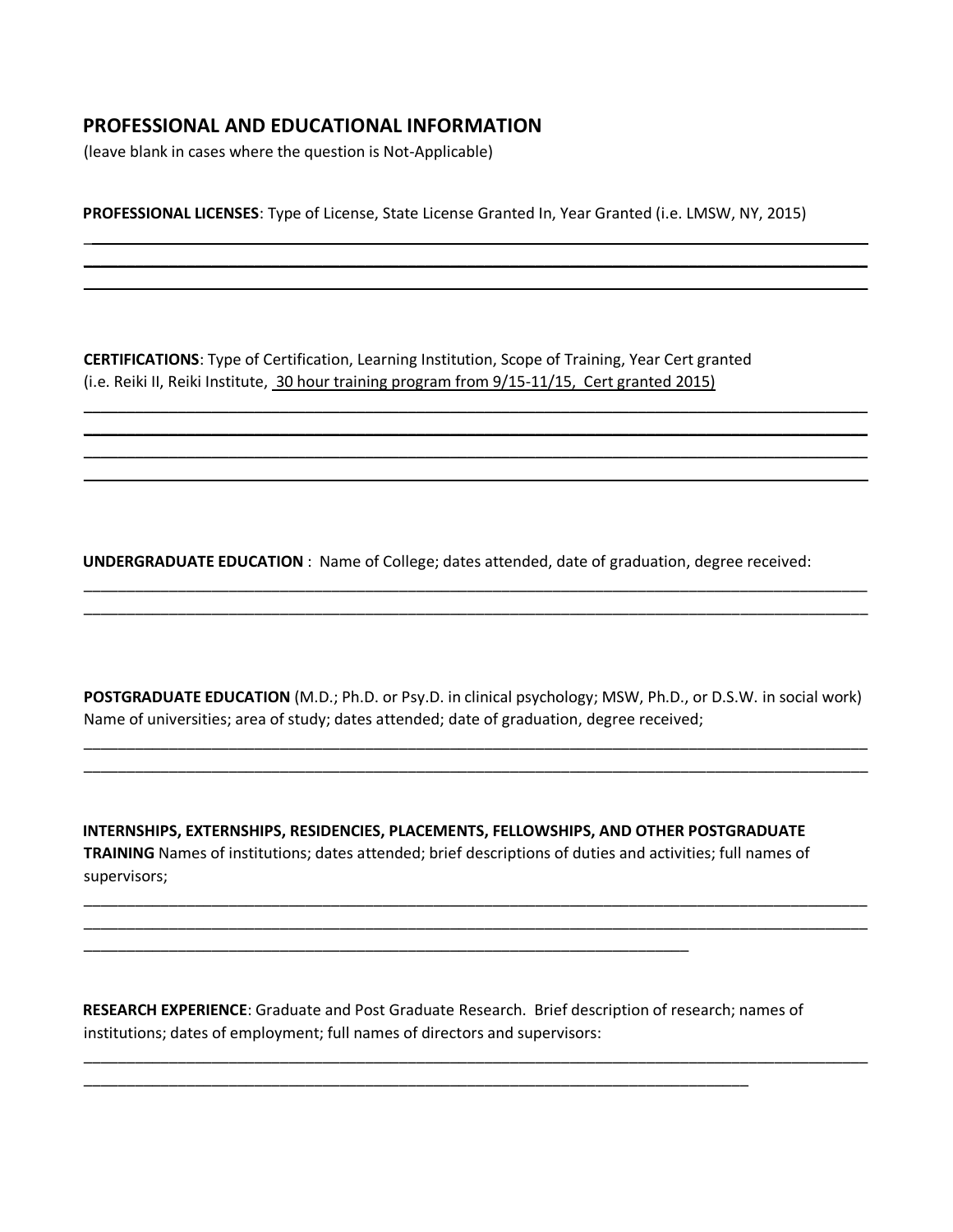**TEACHING AND SUPERVISORY EXPERIENCE** Name of institutions; courses taught; students taught; dates; full names of department heads:

\_\_\_\_\_\_\_\_\_\_\_\_\_\_\_\_\_\_\_\_\_\_\_\_\_\_\_\_\_\_\_\_\_\_\_\_\_\_\_\_\_\_\_\_\_\_\_\_\_\_\_\_\_\_\_\_\_\_\_\_\_\_\_\_\_\_\_\_\_\_\_\_\_\_\_\_\_\_\_\_\_\_\_\_\_\_\_\_\_\_\_\_ \_\_\_\_\_\_\_\_\_\_\_\_\_\_\_\_\_\_\_\_\_\_\_\_\_\_\_\_\_\_\_\_\_\_\_\_\_\_\_\_\_\_\_\_\_\_\_\_\_\_\_\_\_\_\_\_\_\_\_\_\_\_\_\_\_\_\_\_\_\_\_\_\_\_\_\_\_\_\_\_\_\_\_\_\_\_\_\_\_\_\_\_

**CONTINUUING EDUCATION TRAININGS, COURSES, OR CERTIFICATES** (if too many to list, please list the more substantial CEU courses with higher # credits you have earned or that represent your interests) (i.e. Trauma- Informed CBT, CPI Online Training, 12 hours/credits, Nov 2015)

\_\_\_\_\_\_\_\_\_\_\_\_\_\_\_\_\_\_\_\_\_\_\_\_\_\_\_\_\_\_\_\_\_\_\_\_\_\_\_\_\_\_\_\_\_\_\_\_\_\_\_\_\_\_\_\_\_\_\_\_\_\_\_\_\_\_\_\_\_\_\_\_\_\_\_\_\_\_\_\_\_\_\_\_\_\_\_\_\_\_\_\_ \_\_\_\_\_\_\_\_\_\_\_\_\_\_\_\_\_\_\_\_\_\_\_\_\_\_\_\_\_\_\_\_\_\_\_\_\_\_\_\_\_\_\_\_\_\_\_\_\_\_\_\_\_\_\_\_\_\_\_\_\_\_\_\_\_\_\_\_\_\_\_\_\_\_\_\_\_\_\_\_\_\_\_\_\_\_\_\_\_\_\_\_ \_\_\_\_\_\_\_\_\_\_\_\_\_\_\_\_\_\_\_\_\_\_\_\_\_\_\_\_\_\_\_\_\_\_\_\_\_\_\_\_\_\_\_\_\_\_\_\_\_\_\_\_\_\_\_\_\_\_\_\_\_\_\_\_\_\_\_\_\_\_\_\_\_\_\_\_\_\_\_\_\_\_\_\_\_\_\_\_\_\_\_\_ \_\_\_\_\_\_\_\_\_\_\_\_\_\_\_\_\_\_\_\_\_\_\_\_\_\_\_\_\_\_\_\_\_\_\_\_\_\_\_\_\_\_\_\_\_\_\_\_\_\_\_\_\_\_\_\_\_\_\_\_\_\_\_\_\_\_\_\_\_\_\_\_\_\_\_\_\_\_\_\_\_\_\_\_\_\_\_\_\_\_\_\_

\_\_\_\_\_\_\_\_\_\_\_\_\_\_\_\_\_\_\_\_\_\_\_\_\_\_\_\_\_\_\_\_\_\_\_\_\_\_\_\_\_\_\_\_\_\_\_\_\_\_\_\_\_\_\_\_\_\_\_\_\_\_\_\_\_\_\_\_\_\_\_\_\_\_\_\_\_\_\_\_\_\_\_\_\_\_\_\_\_\_\_\_ \_\_\_\_\_\_\_\_\_\_\_\_\_\_\_\_\_\_\_\_\_\_\_\_\_\_\_\_\_\_\_\_\_\_\_\_\_\_\_\_\_\_\_\_\_\_\_\_\_\_\_\_\_\_\_\_\_\_\_\_\_\_\_\_\_\_\_\_\_\_\_\_\_\_\_\_\_\_\_\_\_\_\_\_\_\_\_\_\_\_\_\_ \_\_\_\_\_\_\_\_\_\_\_\_\_\_\_\_\_\_\_\_\_\_\_\_\_\_\_\_\_\_\_\_\_\_\_\_\_\_\_\_\_\_\_\_\_\_\_\_\_\_\_\_\_\_\_\_\_\_\_\_\_\_\_\_\_\_\_\_\_\_\_\_\_\_\_\_\_\_\_\_\_\_\_\_\_\_\_\_\_\_\_\_

\_\_\_\_\_\_\_\_\_\_\_\_\_\_\_\_\_\_\_\_\_\_\_\_\_\_\_\_\_\_\_\_\_\_\_\_\_\_\_\_\_\_\_\_\_\_\_\_\_\_\_\_\_\_\_\_\_\_\_\_\_\_\_\_\_\_\_\_\_\_\_\_\_\_\_\_\_\_\_\_\_\_\_\_\_\_\_\_\_\_\_\_ \_\_\_\_\_\_\_\_\_\_\_\_\_\_\_\_\_\_\_\_\_\_\_\_\_\_\_\_\_\_\_\_\_\_\_\_\_\_\_\_\_\_\_\_\_\_\_\_\_\_\_\_\_\_\_\_\_\_\_\_\_\_\_\_\_\_\_\_\_\_\_\_\_\_\_\_\_\_\_\_\_\_\_\_\_\_\_\_\_\_\_\_ \_\_\_\_\_\_\_\_\_\_\_\_\_\_\_\_\_\_\_\_\_\_\_\_\_\_\_\_\_\_\_\_\_\_\_\_\_\_\_\_\_\_\_\_\_\_\_\_\_\_\_\_\_\_\_\_\_\_\_\_\_\_\_\_\_\_\_\_\_\_\_\_\_\_\_\_\_\_\_\_\_\_\_\_\_\_\_\_\_\_\_\_

# **HOLISTIC, ALTERNATIVE, OR COMPLEMENTARY TRAINING, EDUCATION, OR CERTIFICATES**

\_\_\_\_\_\_\_\_\_\_\_\_\_\_\_\_\_\_\_\_\_\_\_\_\_\_\_\_\_\_\_\_\_\_\_\_\_\_\_\_\_\_\_\_\_\_\_\_\_\_\_\_\_\_\_\_\_\_\_\_\_\_\_\_\_\_\_\_\_\_\_

(i.e. Reiki Reiki II Certification, The Reiki Institute, Sept-Nov 2015)

# **HOLISTIC, ALTERNATIVE, OR COMPLEMENTARY INTERESTS, HOBBIES, PRACTICES**

i.e. Yoga Nidra 3/wk, walking 4x/week, daily 20 min meditation practice, etc.)

## **PSYCHOTHERAPY**

Are you currently receiving psychotherapy, psychanalysis, or counseling services? Have you received these services in the past? Describe your experience as a client:

\_\_\_\_\_\_\_\_\_\_\_\_\_\_\_\_\_\_\_\_\_\_\_\_\_\_\_\_\_\_\_\_\_\_\_\_\_\_\_\_\_\_\_\_\_\_\_\_\_\_\_\_\_\_\_\_\_\_\_\_\_\_\_\_\_\_\_\_\_\_\_\_\_\_\_\_\_\_

\_\_\_\_\_\_\_\_\_\_\_\_\_\_\_\_\_\_\_\_\_\_\_\_\_\_\_\_\_\_\_\_\_\_\_\_\_\_\_\_\_\_\_\_\_\_\_\_\_\_\_\_\_\_\_\_\_\_\_\_\_\_\_\_\_\_\_\_\_\_\_\_\_\_\_\_\_\_\_\_\_\_\_\_\_\_\_\_\_\_\_\_

# **CLINICAL SUPERVISION**

Are you currently receiving Clinical Supervision? Have you received Clinical Supervision in the past? What have your experiences been like with these services? \_\_\_\_\_\_\_\_\_\_\_\_\_\_\_\_\_\_\_\_\_\_\_\_\_\_\_\_\_\_\_\_

\_\_\_\_\_\_\_\_\_\_\_\_\_\_\_\_\_\_\_\_\_\_\_\_\_\_\_\_\_\_\_\_\_\_\_\_\_\_\_\_\_\_\_\_\_\_\_\_\_\_\_\_\_\_\_\_\_\_\_\_\_\_\_\_\_\_\_\_\_\_\_\_\_\_\_\_\_\_\_\_\_\_\_\_\_\_\_\_\_\_\_\_ \_\_\_\_\_\_\_\_\_\_\_\_\_\_\_\_\_\_\_\_\_\_\_\_\_\_\_\_\_\_\_\_\_\_\_\_\_\_\_\_\_\_\_\_\_\_\_\_\_\_\_\_\_\_\_\_\_\_\_\_\_\_\_\_\_\_\_\_\_\_\_\_\_\_\_\_\_\_\_\_\_\_\_\_\_\_\_\_\_\_\_\_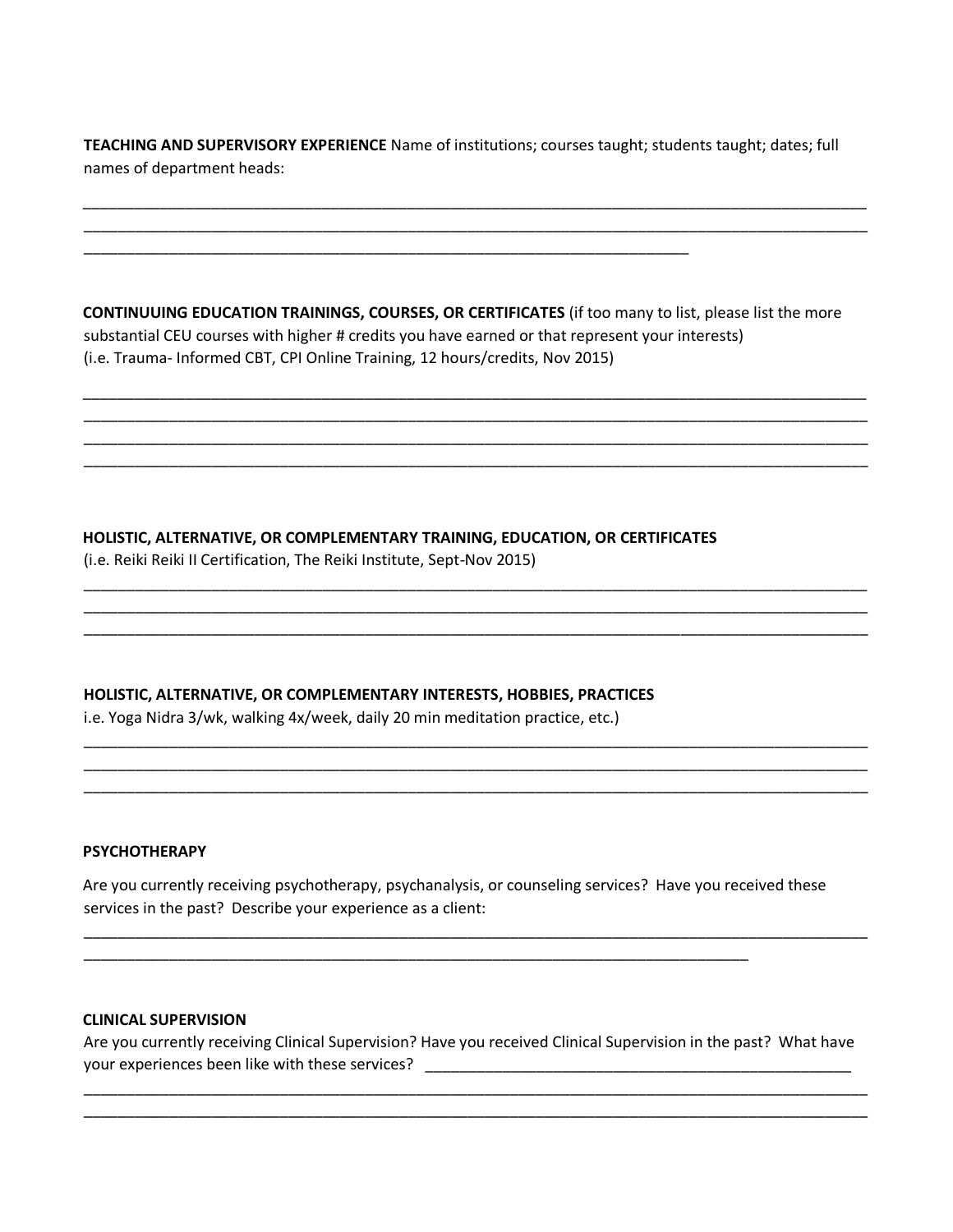#### **PROFESSIONAL ASSOCIATIONS & MEMBERSHIPS:**

| <b>PROF. LIABILITY INSURANCE:</b> |  |
|-----------------------------------|--|
|                                   |  |

## **PROFESSIONAL REFERENCES (please do not include family members or personal friends)**

| NAME:                               | PHONE: |
|-------------------------------------|--------|
| <b>RELATIONSHIP WITH REFERENCE:</b> |        |
|                                     |        |

\_\_\_\_\_\_\_\_\_\_\_\_\_\_\_\_\_\_\_\_\_\_\_\_\_\_\_\_\_\_\_\_\_\_\_\_\_\_\_\_\_\_\_\_\_\_\_\_\_\_\_\_\_\_\_\_\_\_\_\_\_\_\_\_\_\_\_\_\_\_\_\_\_\_\_\_\_\_\_\_\_\_\_\_\_\_\_\_\_\_\_

NAME:\_\_\_\_\_\_\_\_\_\_\_\_\_\_\_\_\_\_\_\_\_\_\_\_\_\_\_\_ \_\_\_\_\_\_\_\_\_\_\_\_\_\_\_\_PHONE:\_\_\_\_\_\_\_\_\_\_\_\_\_\_\_\_\_\_\_\_\_\_\_\_\_\_\_\_\_\_\_\_\_\_\_

RELATIONSHIP WITH REFERENCE:

#### **LEGAL ISSUES**

DO YOU HAVE ANY LEGAL ISSUES PENDING?\_Y / N\_Explain:\_\_\_\_\_\_\_\_\_\_\_\_\_\_\_\_\_\_\_\_\_\_\_\_\_\_\_\_

HAVE YOU BEEN CONVICTED OF A CRIME? Y/ N Explain:

HAVE YOU HAD YOUR PROFESSIONAL LICENSE SUSPENDED/REVOKED AT ANY TIME or DO YOU HAVE ANY LEGAL ISSUES REGARDING YOUR PROFESSION AT THIS TIME? Y/N Explain:

# **WHAT'S THE NEXT STEP?**

## **1) Thank you for your interest and application! All applications will receive a response from us.**

**2) If you are contacted for an interview,** you will be asked to provide the following to complete your application:

- Transcript of graduate education or Copy of Diploma
- -Copies of all Professional
- -Copy of license to practice by the appropriate statutory body
- -Copy of Driver's License